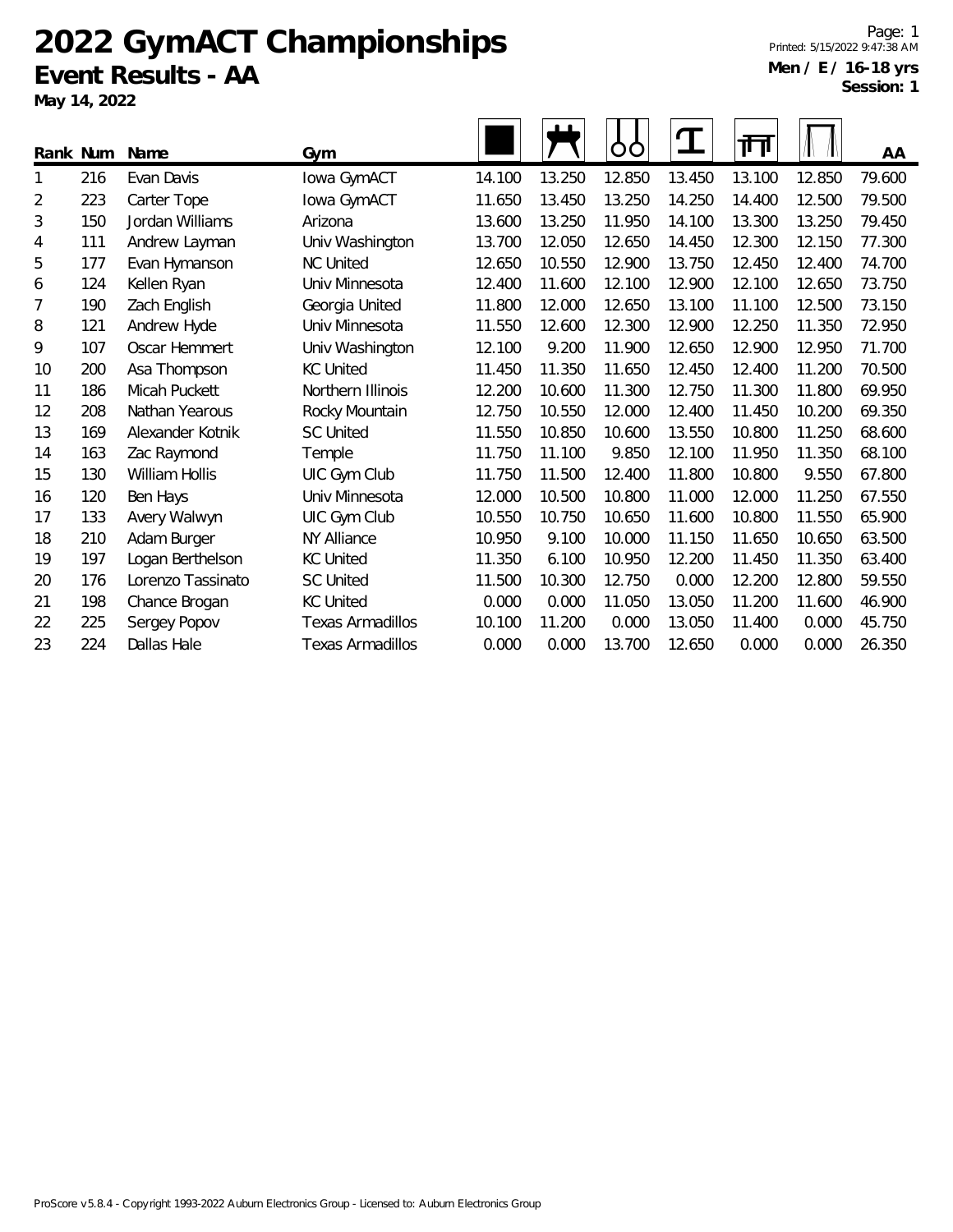**2022 GymACT Championships Event Results - Floor**

**May 14, 2022**

Page: 1 Printed: 5/15/2022 9:47:15 AM **Men / E / 16-18 yrs Session: 1**

|       |     | Rank Num Name                | Gym               | Diff  | Exec  | <b>ND</b>                | Score  | Out   |
|-------|-----|------------------------------|-------------------|-------|-------|--------------------------|--------|-------|
| 1     | 216 | Evan Davis                   | Iowa GymACT       | 5.200 | 9.000 | $-0.1$                   | 14.100 | 0.000 |
| 2     | 221 | Amari Sewell                 | Iowa GymACT       | 5.000 | 8.900 | $\rightarrow$            | 13.900 | 0.200 |
| 3     | 111 | Andrew Layman                | Univ Washington   | 4.800 | 8.900 | $-$                      | 13.700 | 0.400 |
| 4     | 150 | Jordan Williams              | Arizona           | 5.000 | 8.700 | $-0.1$                   | 13.600 | 0.500 |
| 5     | 139 | Ethan DiGerolamo             | Arizona           | 4.600 | 8.850 | $-1$                     | 13.450 | 0.650 |
| 6T    | 143 | Jackson Harrison             | Arizona           | 4.900 | 8.550 | $-0.1$                   | 13.350 | 0.750 |
| 6T    | 217 | James Friedman               | Iowa GymACT       | 4.900 | 8.450 | $-1$                     | 13.350 | 0.750 |
| 8     | 138 | Caden DiGerolamo             | Arizona           | 4.500 | 8.750 | $-1$                     | 13.250 | 0.850 |
| 9     | 113 | <b>Brody Lusk</b>            | Univ Washington   | 4.600 | 8.550 | $-1$                     | 13.150 | 0.950 |
| 10    | 122 | Yaroslav Owens-Pochinka      | Univ Minnesota    | 4.400 | 8.600 | $\rightarrow$            | 13.000 | 1.100 |
| 11    | 159 | Garrett McDaniel             | Temple            | 4.100 | 8.800 | $-1$                     | 12.900 | 1.200 |
| 12    | 101 | Xander Agate                 | Univ Washington   | 4.300 | 8.500 | $-1$                     | 12.800 | 1.300 |
| 13    | 208 | Nathan Yearous               | Rocky Mountain    | 4.200 | 8.550 | $-1$                     | 12.750 | 1.350 |
| 14    | 177 | Evan Hymanson                | <b>NC United</b>  | 5.700 | 6.950 | $-1$                     | 12.650 | 1.450 |
| 15    | 129 | Stephen Forbes               | UIC Gym Club      | 4.000 | 8.600 | $-1$                     | 12.600 | 1.500 |
| 16    | 206 | Brandan Gladkoff             | Rocky Mountain    | 4.100 | 8.400 | $-1$                     | 12.500 | 1.600 |
| 17T   | 218 | Cole Janz                    | lowa GymACT       | 4.200 | 8.500 | $-0.3$                   | 12.400 | 1.700 |
| 17T   | 185 | Malcolm Moore                | Northern Illinois | 4.000 | 8.400 | $\overline{\phantom{a}}$ | 12.400 | 1.700 |
| 17T   | 124 | Kellen Ryan                  | Univ Minnesota    | 5.000 | 7.400 | $-1$                     | 12.400 | 1.700 |
| 20    | 211 | Casey Cassara                | NY Alliance       | 4.700 | 7.600 | $-1$                     | 12.300 | 1.800 |
| 21    | 186 | Micah Puckett                | Northern Illinois | 3.700 | 8.500 | $-1$                     | 12.200 | 1.900 |
| 22T   | 173 | William Pearce               | <b>SC United</b>  | 3.900 | 8.200 | $-1$                     | 12.100 | 2.000 |
| 22T   | 128 | Levi Boluyt                  | UIC Gym Club      | 4.100 | 8.000 | $-1$                     | 12.100 | 2.000 |
| 22T   | 107 | Oscar Hemmert                | Univ Washington   | 4.600 | 7.500 | $-1$                     | 12.100 | 2.000 |
| 25T   | 126 | Kekoa Taylor                 | Univ Minnesota    | 3.400 | 8.950 | $-0.3$                   | 12.050 | 2.050 |
| 25T   | 213 | Ryder Jencik                 | NY Alliance       | 3.700 | 8.350 | $-$                      | 12.050 | 2.050 |
| 27T   | 120 | Ben Hays                     | Univ Minnesota    | 3.400 | 8.600 | $-1$                     | 12.000 | 2.100 |
| 27T   | 204 | Marshall Burrows             | Rocky Mountain    | 3.500 | 8.500 | $-1$                     | 12.000 | 2.100 |
| 27T   | 146 | Christian Jennings           | Arizona           | 4.700 | 7.300 | $-1$                     | 12.000 | 2.100 |
| 30    | 131 | Nick Smiley                  | UIC Gym Club      | 3.800 | 8.100 | $-1$                     | 11.900 | 2.200 |
| 31    | 181 | Jerid Enyard                 | Northern Illinois | 3.300 | 8.850 | $-0.3$                   | 11.850 | 2.250 |
| 32T   | 195 | Aiden Whitehead              | Georgia United    | 3.400 | 8.400 | $-1$                     | 11.800 | 2.300 |
| 32T   | 151 | Brandon Baskin               | Temple            | 3.800 | 8.000 | $\overline{\phantom{a}}$ | 11.800 | 2.300 |
| 32T   | 190 | Zach English                 | Georgia United    | 4.200 | 7.600 | $-1$                     | 11.800 | 2.300 |
| 35T   | 130 | William Hollis               | UIC Gym Club      | 3.400 | 8.650 | $-0.3$                   | 11.750 | 2.350 |
| $35*$ | 167 | Dimitri Gordillo Castallanos | <b>SC United</b>  | 4.000 | 7.750 | $-1$                     | 11.750 | 2.350 |
| $35*$ | 163 | Zac Raymond                  | Temple            | 4.000 | 7.750 | $\overline{\phantom{a}}$ | 11.750 | 2.350 |
| 38    | 223 | Carter Tope                  | Iowa GymACT       | 4.400 | 7.250 | $-1$                     | 11.650 | 2.450 |
| 39T   | 160 | David Meyers                 | Temple            | 3.800 | 8.050 | $-0.3$                   | 11.550 | 2.550 |
| 39T   | 121 | Andrew Hyde                  | Univ Minnesota    | 3.900 | 7.650 | $-1$                     | 11.550 | 2.550 |
| 39T   | 169 | Alexander Kotnik             | <b>SC United</b>  | 4.000 | 7.550 | $-1$                     | 11.550 | 2.550 |
| 42T   | 209 | Ryan Bristow                 | NY Alliance       | 3.000 | 8.500 | $-$                      | 11.500 | 2.600 |
| 42T   | 176 | Lorenzo Tassinato            | <b>SC United</b>  | 4.100 | 7.400 | $ -$                     | 11.500 | 2.600 |
| 44    | 200 | Asa Thompson                 | <b>KC United</b>  | 4.200 | 7.250 | $-1$                     | 11.450 | 2.650 |
| 45T   | 197 | Logan Berthelson             | <b>KC United</b>  | 4.000 | 7.350 | $-1$                     | 11.350 | 2.750 |
| 45T   | 193 | Jaimin Rasmussen             | Georgia United    | 4.200 | 7.150 | $-1$                     | 11.350 | 2.750 |
| 47    | 182 | lan Fakler                   | Northern Illinois | 3.200 | 8.300 | $-0.3$                   | 11.200 | 2.900 |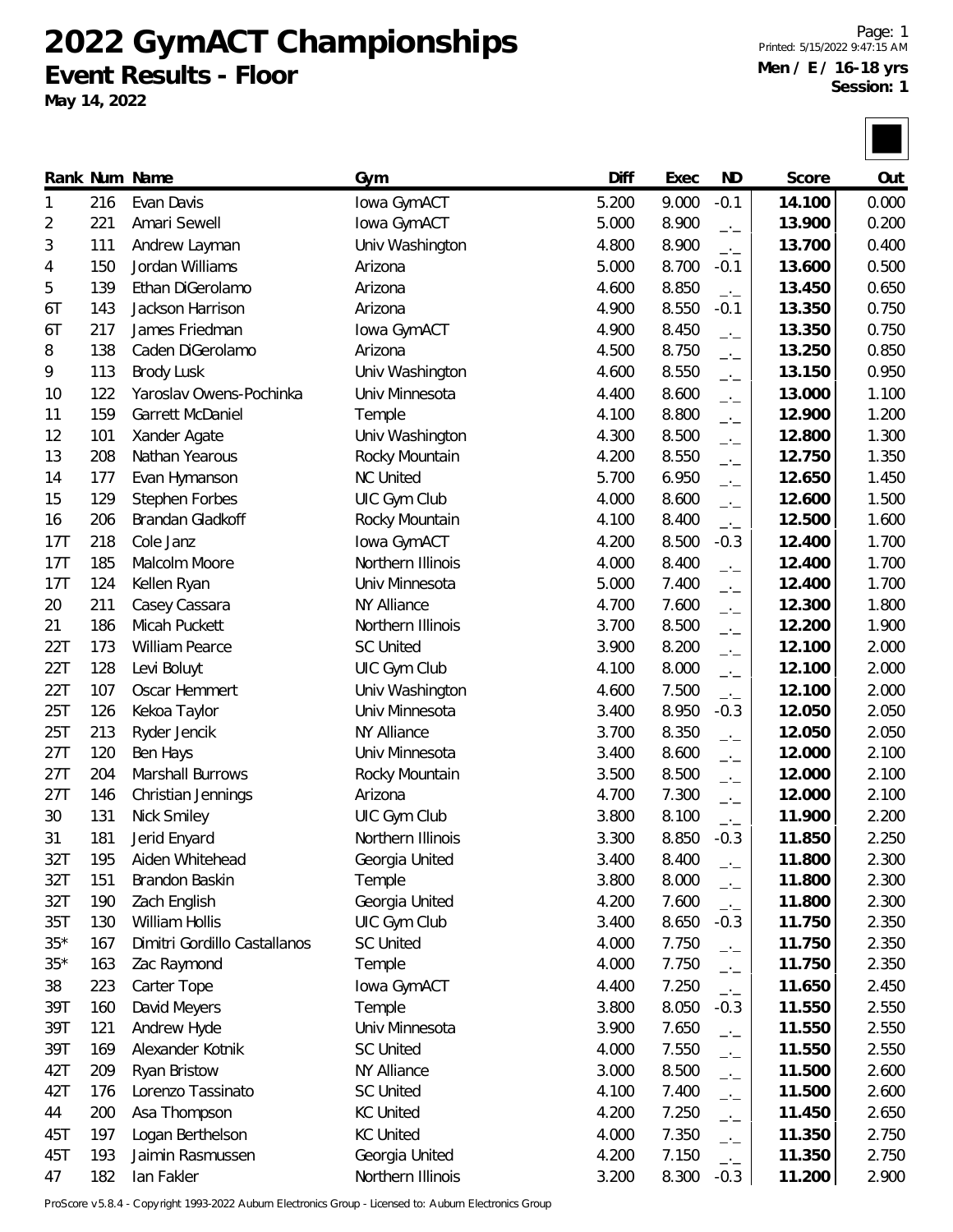### **2022 GymACT Championships Event Results - Floor**

**May 14, 2022**

Page: 2 Printed: 5/15/2022 9:47:16 AM **Men / E / 16-18 yrs Session: 1**

|       |     | Rank Num Name   | Gym               | Diff  | Exec  | ND.    | Score  | Out    |
|-------|-----|-----------------|-------------------|-------|-------|--------|--------|--------|
| 48    | 154 | Edan Dubnikov   | Temple            | 3.700 | 7.550 | $-0.1$ | 11.150 | 2.950  |
| 49    | 192 | Jeremiah Holmes | Georgia United    | 3.100 | 8.250 | $-0.3$ | 11.050 | 3.050  |
| 50    | 210 | Adam Burger     | NY Alliance       | 3.100 | 8.450 | $-0.6$ | 10.950 | 3.150  |
| 51    | 203 | Daniel Barclay  | Rocky Mountain    | 4.200 | 6.650 | $-0.1$ | 10.750 | 3.350  |
| 52    | 133 | Avery Walwyn    | UIC Gym Club      | 3.600 | 6.950 | $-1$   | 10.550 | 3.550  |
| 53    | 102 | Jameel Ali      | Univ Washington   | 4.500 | 6.600 | $-0.6$ | 10.500 | 3.600  |
| 54    | 171 | Jake Mitchell   | <b>SC United</b>  | 4.100 | 6.850 | $-0.6$ | 10.350 | 3.750  |
| 55T   | 188 | Jeremy Taylor   | Northern Illinois | 3.600 | 6.500 | $-1$   | 10.100 | 4.000  |
| 55T   | 225 | Sergey Popov    | Texas Armadillos  | 4.800 | 5.300 | $-1$   | 10.100 | 4.000  |
| 57    | 202 | Dyson Adsit     | Rocky Mountain    | 3.800 | 6.350 | $-0.3$ | 9.850  | 4.250  |
| 58    | 191 | James Garner    | Georgia United    | 3.200 | 7.800 | $-1.6$ | 9.400  | 4.700  |
| $59*$ | 224 | Dallas Hale     | Texas Armadillos  | 0.000 | 0.000 | —'—    | 0.000  | 14.100 |
| $59*$ | 198 | Chance Brogan   | <b>KC United</b>  | 0.000 | 0.000 | $-1$   | 0.000  | 14.100 |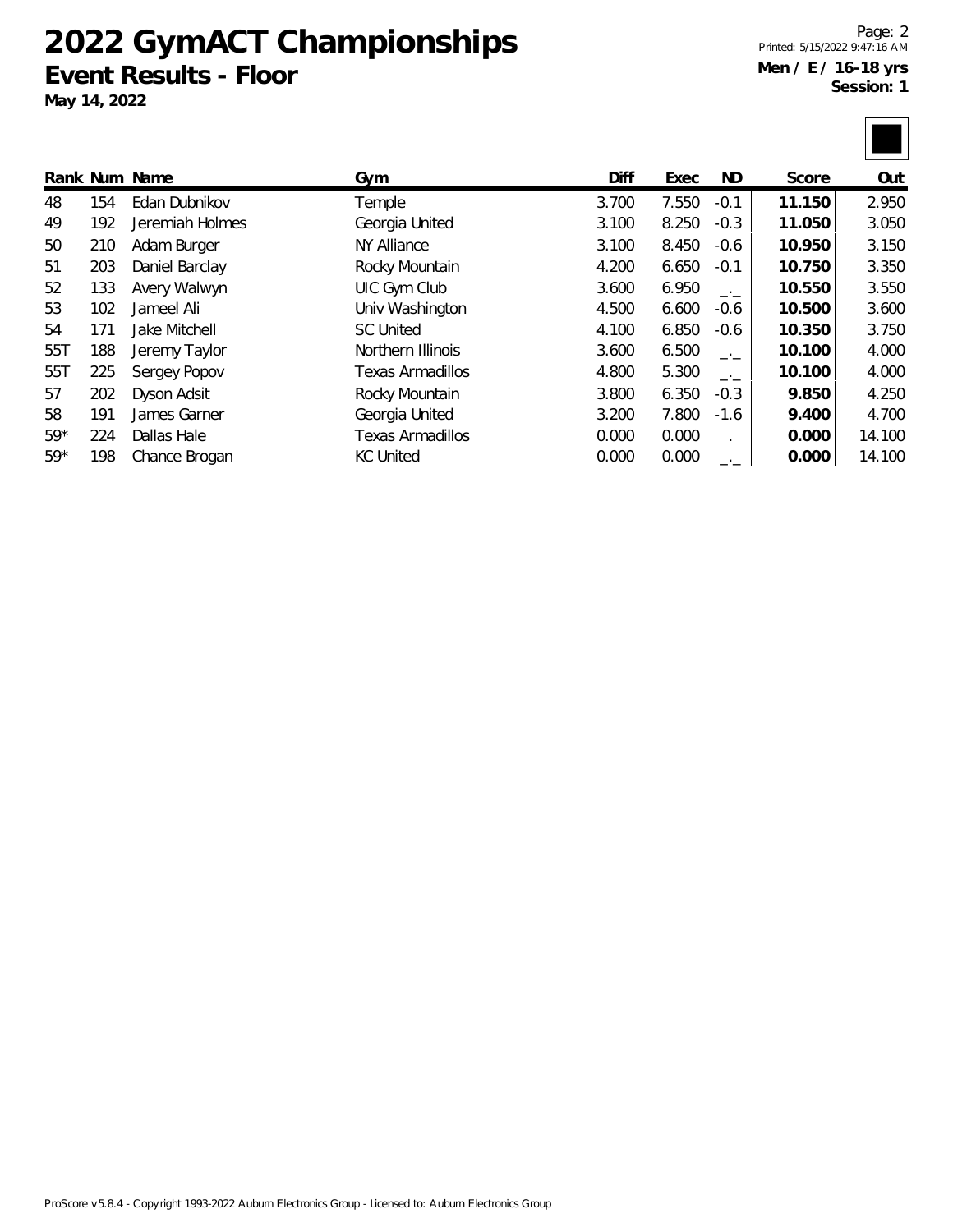## **2022 GymACT Championships Event Results - Pommel**

**May 14, 2022**

Page: 1 Printed: 5/15/2022 9:47:19 AM **Men / E / 16-18 yrs Session: 1**

 $\blacksquare$ 

|            |     | Rank Num Name          | Gym                     | Diff  | Exec  | <b>ND</b>                | Score  | Out   |
|------------|-----|------------------------|-------------------------|-------|-------|--------------------------|--------|-------|
| 1          | 223 | Carter Tope            | Iowa GymACT             | 4.300 | 9.150 | $-1$                     | 13.450 | 0.000 |
| 2          | 137 | Clayton Cunningham     | Arizona                 | 4.500 | 8.900 | $-1$                     | 13.400 | 0.050 |
| 3T         | 150 | Jordan Williams        | Arizona                 | 4.700 | 8.550 | $-1$                     | 13.250 | 0.200 |
| 3T         | 216 | Evan Davis             | Iowa GymACT             | 5.200 | 8.050 | $-1$                     | 13.250 | 0.200 |
| 5          | 110 | Adam Kerwin            | Univ Washington         | 4.200 | 8.900 | $ -$                     | 13.100 | 0.350 |
| 6          | 217 | James Friedman         | Iowa GymACT             | 4.800 | 8.250 | $-1$                     | 13.050 | 0.400 |
| 7          | 135 | Hunter Brunett         | Arizona                 | 3.900 | 9.050 | $-1$                     | 12.950 | 0.500 |
| 8          | 228 | Jackson Mellencamp     | Arizona                 | 4.200 | 8.700 | $-1$                     | 12.900 | 0.550 |
| 9          | 221 | Amari Sewell           | Iowa GymACT             | 4.500 | 8.250 | $-1$                     | 12.750 | 0.700 |
| <b>10T</b> | 222 | Zac Tiderman           | Iowa GymACT             | 4.400 | 8.200 | $-1$                     | 12.600 | 0.850 |
| <b>10T</b> | 121 | Andrew Hyde            | Univ Minnesota          | 4.500 | 8.100 | $-1$                     | 12.600 | 0.850 |
| 12         | 111 | Andrew Layman          | Univ Washington         | 3.500 | 8.550 | $-1$                     | 12.050 | 1.400 |
| 13T        | 190 | Zach English           | Georgia United          | 3.700 | 8.300 | $-1$                     | 12.000 | 1.450 |
| 13T        | 144 | Dylan Hauptmeier       | Arizona                 | 4.500 | 7.500 | $\overline{\phantom{a}}$ | 12.000 | 1.450 |
| 15         | 126 | Kekoa Taylor           | Univ Minnesota          | 3.500 | 8.450 | $-1$                     | 11.950 | 1.500 |
| 16         | 101 | Xander Agate           | Univ Washington         | 3.500 | 8.300 | $-1$                     | 11.800 | 1.650 |
| 17         | 213 | Ryder Jencik           | NY Alliance             | 3.500 | 8.200 | $-1$                     | 11.700 | 1.750 |
| 18         | 124 | Kellen Ryan            | Univ Minnesota          | 4.400 | 7.200 | $-1$                     | 11.600 | 1.850 |
| 19         | 173 | William Pearce         | <b>SC United</b>        | 4.700 | 6.850 | $-1$                     | 11.550 | 1.900 |
| 20T        | 130 | William Hollis         | UIC Gym Club            | 3.500 | 9.000 | $-1.0$                   | 11.500 | 1.950 |
| 20T        | 181 | Jerid Enyard           | Northern Illinois       | 3.800 | 7.700 | $-1$                     | 11.500 | 1.950 |
| 22         | 156 | Jared Holmes           | Temple                  | 3.300 | 8.100 | $-1$                     | 11.400 | 2.050 |
| 23T        | 155 | <b>Blake Hazell</b>    | Temple                  | 3.100 | 8.250 | $-1$                     | 11.350 | 2.100 |
| 23T        | 200 | Asa Thompson           | <b>KC United</b>        | 4.300 | 7.050 | $-1$                     | 11.350 | 2.100 |
| 25T        | 194 | <b>Blake Rodgers</b>   | Georgia United          | 3.200 | 8.000 | $-1$                     | 11.200 | 2.250 |
| 25T        | 225 | Sergey Popov           | <b>Texas Armadillos</b> | 4.400 | 6.800 | $-1$                     | 11.200 | 2.250 |
| 27         | 204 | Marshall Burrows       | Rocky Mountain          | 3.600 | 7.550 | $-1$                     | 11.150 | 2.300 |
| 28T        | 162 | Stephen Rathbone       | Temple                  | 3.400 | 7.700 | $-1$                     | 11.100 | 2.350 |
| 28T        | 163 | Zac Raymond            | Temple                  | 3.700 | 7.400 | $\overline{\phantom{a}}$ | 11.100 | 2.350 |
| 28T        | 205 | Ryan Curran            | Rocky Mountain          | 4.800 | 6.300 | $-1$                     | 11.100 | 2.350 |
| 31         | 203 | Daniel Barclay         | Rocky Mountain          | 3.100 | 7.950 |                          | 11.050 | 2.400 |
| 32         | 159 | Garrett McDaniel       | Temple                  | 3.500 | 7.500 | $ -$                     | 11.000 | 2.450 |
| 33T        | 127 | Eric Barnd             | UIC Gym Club            | 2.900 | 8.050 | $ -$<br>$-1$             | 10.950 | 2.500 |
| 33T        | 118 | <b>Bradley Stroud</b>  | Univ Washington         | 3.400 | 7.550 |                          | 10.950 | 2.500 |
| 33T        | 178 | Zachary Cipra          | Northern Illinois       | 3.700 | 7.250 | $-1$                     | 10.950 | 2.500 |
| 36         | 214 | Ethan Rio              | NY Alliance             | 3.700 | 7.200 | $-1$                     | 10.900 | 2.550 |
| 37         | 169 | Alexander Kotnik       | <b>SC United</b>        | 2.900 | 7.950 | $ -$<br>$-1$             | 10.850 | 2.600 |
| 38T        | 132 | <b>Timothy Starook</b> | UIC Gym Club            | 3.300 | 7.450 |                          | 10.750 | 2.700 |
| 38T        | 133 | Avery Walwyn           | UIC Gym Club            | 4.300 | 6.450 | $-$                      | 10.750 | 2.700 |
| 40         | 134 | Orion Wells            | UIC Gym Club            | 3.700 | 6.950 | $ -$                     | 10.650 | 2.800 |
| 41         | 186 | Micah Puckett          | Northern Illinois       | 3.400 | 7.200 | $-1$                     | 10.600 | 2.850 |
| 42T        | 177 | Evan Hymanson          | <b>NC United</b>        | 4.000 | 6.550 | $-1$                     | 10.550 | 2.900 |
| 42T        | 208 | Nathan Yearous         | Rocky Mountain          | 4.300 | 6.250 | $-$                      | 10.550 | 2.900 |
| 44         | 120 | Ben Hays               | Univ Minnesota          | 3.800 | 6.700 | $ -$                     | 10.500 | 2.950 |
| 45         | 179 | Joey DiRienzo          | Northern Illinois       | 3.500 | 6.850 | $-1$                     | 10.350 | 3.100 |
| 46T        | 112 | Perry Lightfoot        | Univ Washington         | 3.200 | 8.100 | $-1$<br>$-1.0$           | 10.300 | 3.150 |
| 46T        | 176 | Lorenzo Tassinato      | <b>SC United</b>        | 3.400 | 7.900 | $-1.0$                   | 10.300 | 3.150 |
|            |     |                        |                         |       |       |                          |        |       |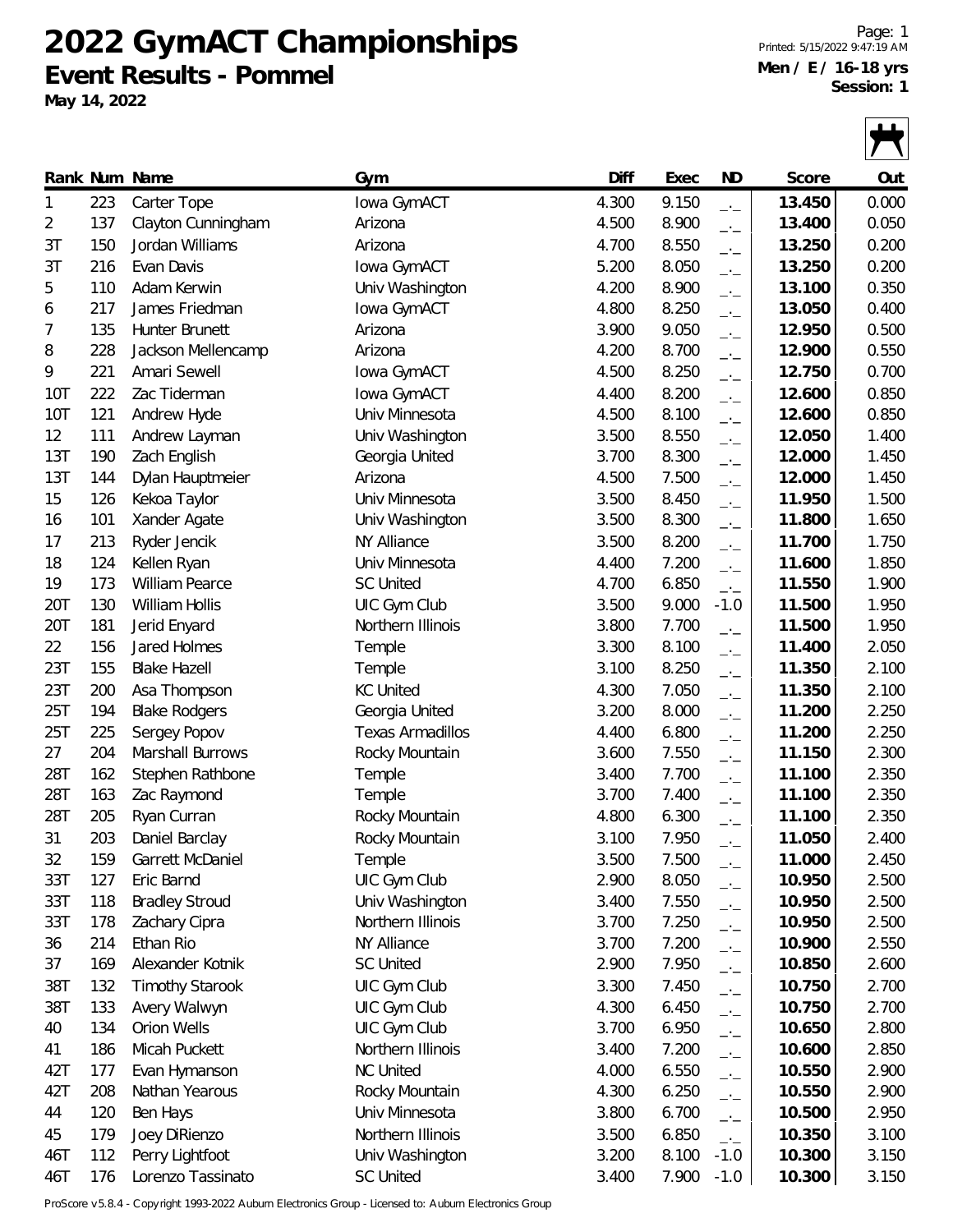## **2022 GymACT Championships Event Results - Pommel**

**May 14, 2022**

Page: 2 Printed: 5/15/2022 9:47:20 AM **Men / E / 16-18 yrs Session: 1**

|       |     |                   |                    |       |       |        |        | $\mathbf{L}$ |
|-------|-----|-------------------|--------------------|-------|-------|--------|--------|--------------|
|       |     | Rank Num Name     | Gym                | Diff  | Exec  | ND     | Score  | Out          |
| 46T   | 212 | Brannon Henderson | <b>NY Alliance</b> | 3.000 | 7.300 | $-1$   | 10.300 | 3.150        |
| 49    | 196 | Sam Williams      | Georgia United     | 3.700 | 6.300 | $-1$   | 10.000 | 3.450        |
| 50    | 125 | Jake Sawyer       | Univ Minnesota     | 4.100 | 5.550 | $-1$   | 9.650  | 3.800        |
| 51    | 175 | Eric Shebert      | <b>SC United</b>   | 3.300 | 5.950 | $-1$   | 9.250  | 4.200        |
| 52    | 107 | Oscar Hemmert     | Univ Washington    | 3.600 | 6.600 | $-1.0$ | 9.200  | 4.250        |
| 53    | 210 | Adam Burger       | NY Alliance        | 2.700 | 7.400 | $-1.0$ | 9.100  | 4.350        |
| 54    | 184 | Zack McCue        | Northern Illinois  | 2.900 | 6.000 | $-1$   | 8.900  | 4.550        |
| 55    | 207 | Ethan Taylor      | Rocky Mountain     | 3.000 | 5.800 | $-1$   | 8.800  | 4.650        |
| 56    | 191 | James Garner      | Georgia United     | 2.200 | 6.900 | $-1.0$ | 8.100  | 5.350        |
| 57    | 193 | Jaimin Rasmussen  | Georgia United     | 2.800 | 5.900 | $-2.0$ | 6.700  | 6.750        |
| 58    | 172 | Michael Palumbo   | <b>SC United</b>   | 2.700 | 5.650 | $-2.0$ | 6.350  | 7.100        |
| 59    | 197 | Logan Berthelson  | <b>KC United</b>   | 2.400 | 5.700 | $-2.0$ | 6.100  | 7.350        |
| $60*$ | 224 | Dallas Hale       | Texas Armadillos   | 0.000 | 0.000 | $-1$   | 0.000  | 13.450       |
| $60*$ | 198 | Chance Brogan     | <b>KC United</b>   | 0.000 | 0.000 |        | 0.000  | 13.450       |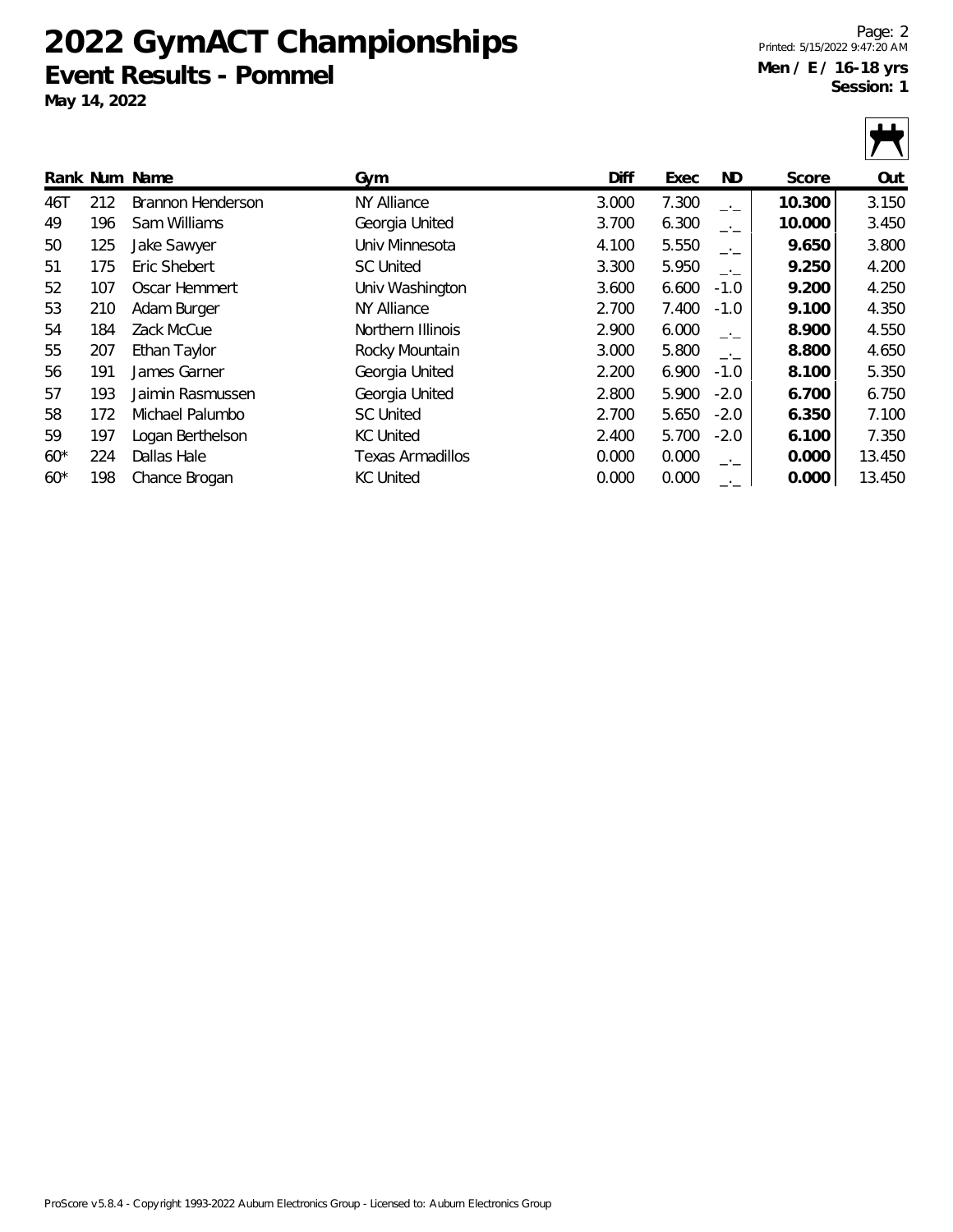**2022 GymACT Championships Event Results - Rings**

**May 14, 2022**

Page: 1 Printed: 5/15/2022 9:47:23 AM **Men / E / 16-18 yrs Session: 1**

 $\Box$ 

|            |     |                         |                                  |       |       |                          |        | OO    |
|------------|-----|-------------------------|----------------------------------|-------|-------|--------------------------|--------|-------|
|            |     | Rank Num Name           | Gym                              | Diff  | Exec  | <b>ND</b>                | Score  | Out   |
| 1          | 122 | Yaroslav Owens-Pochinka | Univ Minnesota                   | 5.100 | 8.700 | $-1$                     | 13.800 | 0.000 |
| 2          | 224 | Dallas Hale             | <b>Texas Armadillos</b>          | 4.500 | 9.200 | $-1$                     | 13.700 | 0.100 |
| 3          | 223 | Carter Tope             | Iowa GymACT                      | 4.300 | 8.950 | $-1$                     | 13.250 | 0.550 |
| 4T         | 222 | Zac Tiderman            | Iowa GymACT                      | 4.300 | 8.700 | $-1$                     | 13.000 | 0.800 |
| 4T         | 215 | Reuven Anderson         | Iowa GymACT                      | 4.800 | 8.200 | $-1$                     | 13.000 | 0.800 |
| 6T         | 115 | Connor Pattison         | Univ Washington                  | 4.100 | 8.800 | $-1$                     | 12.900 | 0.900 |
| 6T         | 177 | Evan Hymanson           | <b>NC United</b>                 | 4.700 | 8.200 | $-1$                     | 12.900 | 0.900 |
| 8          | 216 | Evan Davis              | Iowa GymACT                      | 4.700 | 8.150 | $-1$                     | 12.850 | 0.950 |
| 9          | 176 | Lorenzo Tassinato       | <b>SC United</b>                 | 4.300 | 8.450 | $-1$                     | 12.750 | 1.050 |
| 10T        | 218 | Cole Janz               | Iowa GymACT                      | 3.500 | 9.150 | $-1$                     | 12.650 | 1.150 |
| 10T        | 111 | Andrew Layman           | Univ Washington                  | 3.800 | 8.850 | $-1$                     | 12.650 | 1.150 |
| 10T        | 190 | Zach English            | Georgia United                   | 4.000 | 8.650 | $-1$                     | 12.650 | 1.150 |
| 13         | 135 | Hunter Brunett          | Arizona                          | 4.000 | 8.600 | $-1$                     | 12.600 | 1.200 |
| 14T        | 147 | Caden Peacock           | Arizona                          | 4.000 | 8.500 | $-1$                     | 12.500 | 1.300 |
| 14T        | 102 | Jameel Ali              | Univ Washington                  | 5.000 | 7.500 | $-1$                     | 12.500 | 1.300 |
| 16T        | 159 | Garrett McDaniel        | Temple                           | 3.600 | 8.800 | $-1$                     | 12.400 | 1.400 |
| 16T        | 130 | William Hollis          | UIC Gym Club                     | 4.100 | 8.300 | $-1$                     | 12.400 | 1.400 |
| <b>18T</b> | 121 | Andrew Hyde             | Univ Minnesota                   | 4.000 | 8.300 | $\overline{\phantom{a}}$ | 12.300 | 1.500 |
| <b>18T</b> | 175 | Eric Shebert            | <b>SC United</b>                 | 4.400 | 7.900 | $-1$                     | 12.300 | 1.500 |
| 20         | 124 | Kellen Ryan             | Univ Minnesota                   | 4.200 | 7.900 | $-1$                     | 12.100 | 1.700 |
| 21T        | 101 | Xander Agate            | Univ Washington                  | 3.500 | 8.500 | $-1$                     | 12.000 | 1.800 |
| 21T        | 208 | Nathan Yearous          | Rocky Mountain                   | 3.700 | 8.300 | $-1$                     | 12.000 | 1.800 |
| 23T        | 195 | Aiden Whitehead         | Georgia United                   | 3.200 | 8.750 | $\overline{\phantom{a}}$ | 11.950 | 1.850 |
| 23T        | 150 | Jordan Williams         | Arizona                          | 4.300 | 8.150 | $-0.5$                   | 11.950 | 1.850 |
| 23T        | 139 | Ethan DiGerolamo        | Arizona                          | 4.000 | 7.950 |                          | 11.950 | 1.850 |
| 26T        | 131 | Nick Smiley             | UIC Gym Club                     | 3.800 | 8.100 | $-1$                     | 11.900 | 1.900 |
| 26T        | 107 | Oscar Hemmert           | Univ Washington                  | 4.100 | 7.800 | $-1$                     | 11.900 | 1.900 |
| 28         | 202 | Dyson Adsit             | Rocky Mountain                   | 3.200 | 8.650 | $-1$                     | 11.850 | 1.950 |
| 29         | 194 | <b>Blake Rodgers</b>    | Georgia United                   | 3.400 | 8.350 | $-1$                     | 11.750 | 2.050 |
| 30         | 165 | <b>Alex Skalkos</b>     | Temple                           | 3.400 | 8.600 | $-1$<br>$-0.3$           | 11.700 | 2.100 |
| 31         | 200 | Asa Thompson            | <b>KC United</b>                 | 3.400 | 8.250 |                          | 11.650 | 2.150 |
| 32         | 162 | Stephen Rathbone        | Temple                           | 3.400 | 8.200 | $-1$                     | 11.600 | 2.200 |
| 33         | 214 | Ethan Rio               | NY Alliance                      | 3.400 | 8.150 | $-1$                     | 11.550 | 2.250 |
| 34         | 226 | Nate Hutchinson         | Arizona                          | 3.400 | 8.000 | $-1$                     | 11.400 | 2.400 |
| 35         | 186 | Micah Puckett           | Northern Illinois                | 3.400 | 7.900 | $-1$                     | 11.300 | 2.500 |
| $36*$      | 198 | Chance Brogan           | <b>KC United</b>                 | 3.900 | 7.150 | $ -$                     | 11.050 | 2.750 |
| $36*$      | 178 | Zachary Cipra           | Northern Illinois                | 3.900 | 7.150 | $-1$                     | 11.050 | 2.750 |
| 38         | 197 | Logan Berthelson        | <b>KC United</b>                 | 3.200 | 7.750 | $\overline{\phantom{a}}$ | 10.950 | 2.850 |
| 39T        | 196 | Sam Williams            | Georgia United                   | 3.000 | 7.900 | $ -$                     | 10.900 | 2.900 |
| 39T        | 161 | Josh Moore              | Temple                           | 3.500 | 7.400 | $ -$                     | 10.900 | 2.900 |
| 41         | 120 | Ben Hays                | Univ Minnesota                   | 3.000 | 8.100 | $-1$<br>$-0.3$           | 10.800 | 3.000 |
| $42*$      | 187 | Cole Schreiber          | Northern Illinois                | 3.200 | 7.450 |                          | 10.650 | 3.150 |
| $42*$      | 133 | Avery Walwyn            |                                  | 3.200 | 7.450 | $ -$                     | 10.650 | 3.150 |
| 44         | 169 | Alexander Kotnik        | UIC Gym Club<br><b>SC United</b> | 3.400 | 7.200 | $-1$                     | 10.600 | 3.200 |
| 45T        | 204 | Marshall Burrows        |                                  | 2.400 |       | $-1$                     | 10.350 |       |
| 45T        | 207 |                         | Rocky Mountain                   |       | 8.250 | $-0.3$                   | 10.350 | 3.450 |
|            |     | Ethan Taylor            | Rocky Mountain                   | 3.500 | 6.850 | $-1$                     |        | 3.450 |
| 47T        | 132 | <b>Timothy Starook</b>  | UIC Gym Club                     | 2.600 | 8.000 | $-0.3$                   | 10.300 | 3.500 |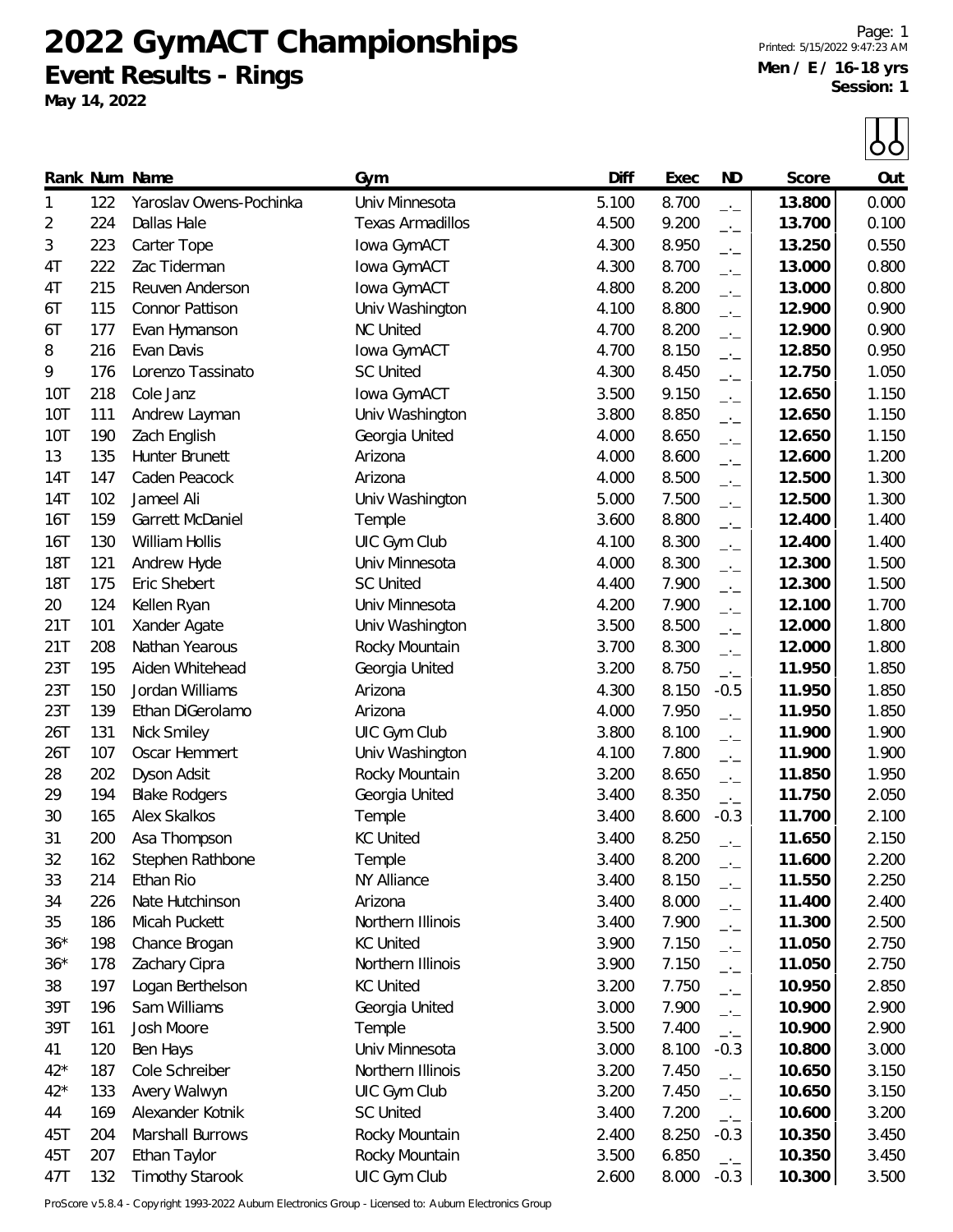# **2022 GymACT Championships Event Results - Rings**

**May 14, 2022**

Page: 2 Printed: 5/15/2022 9:47:24 AM **Men / E / 16-18 yrs Session: 1**

|               |                              |                    |       |       |        |        | OO     |
|---------------|------------------------------|--------------------|-------|-------|--------|--------|--------|
| Rank Num Name |                              | Gym                | Diff  | Exec  | ND     | Score  | Out    |
| 47T<br>167    | Dimitri Gordillo Castallanos | <b>SC United</b>   | 2.700 | 7.600 | $-1$   | 10.300 | 3.500  |
| 47T<br>134    | Orion Wells                  | UIC Gym Club       | 3.300 | 7.000 | $-1$   | 10.300 | 3.500  |
| 50<br>181     | Jerid Enyard                 | Northern Illinois  | 3.400 | 6.700 | $-1$   | 10.100 | 3.700  |
| 51<br>210     | Adam Burger                  | <b>NY Alliance</b> | 3.400 | 6.600 | $-1$   | 10.000 | 3.800  |
| 52<br>163     | Zac Raymond                  | Temple             | 2.800 | 7.050 | $-1$   | 9.850  | 3.950  |
| 53<br>211     | Casey Cassara                | <b>NY Alliance</b> | 2.800 | 7.300 | $-1.3$ | 8.800  | 5.000  |
| 54<br>209     | Ryan Bristow                 | <b>NY Alliance</b> | 1.800 | 8.100 | $-1.3$ | 8.600  | 5.200  |
| 55<br>172     | Michael Palumbo              | <b>SC United</b>   | 1.800 | 7.450 | $-1.3$ | 7.950  | 5.850  |
| 56<br>192     | Jeremiah Holmes              | Georgia United     | 2.800 | 6.350 | $-1.3$ | 7.850  | 5.950  |
| 57<br>201     | David Abbe                   | Rocky Mountain     | 2.700 | 7.100 | $-2.3$ | 7.500  | 6.300  |
| 58<br>184     | Zack McCue                   | Northern Illinois  | 2.300 | 6.900 | $-2.0$ | 7.200  | 6.600  |
| 59<br>225     | Sergey Popov                 | Texas Armadillos   | 0.000 | 0.000 | $-1$   | 0.000  | 13.800 |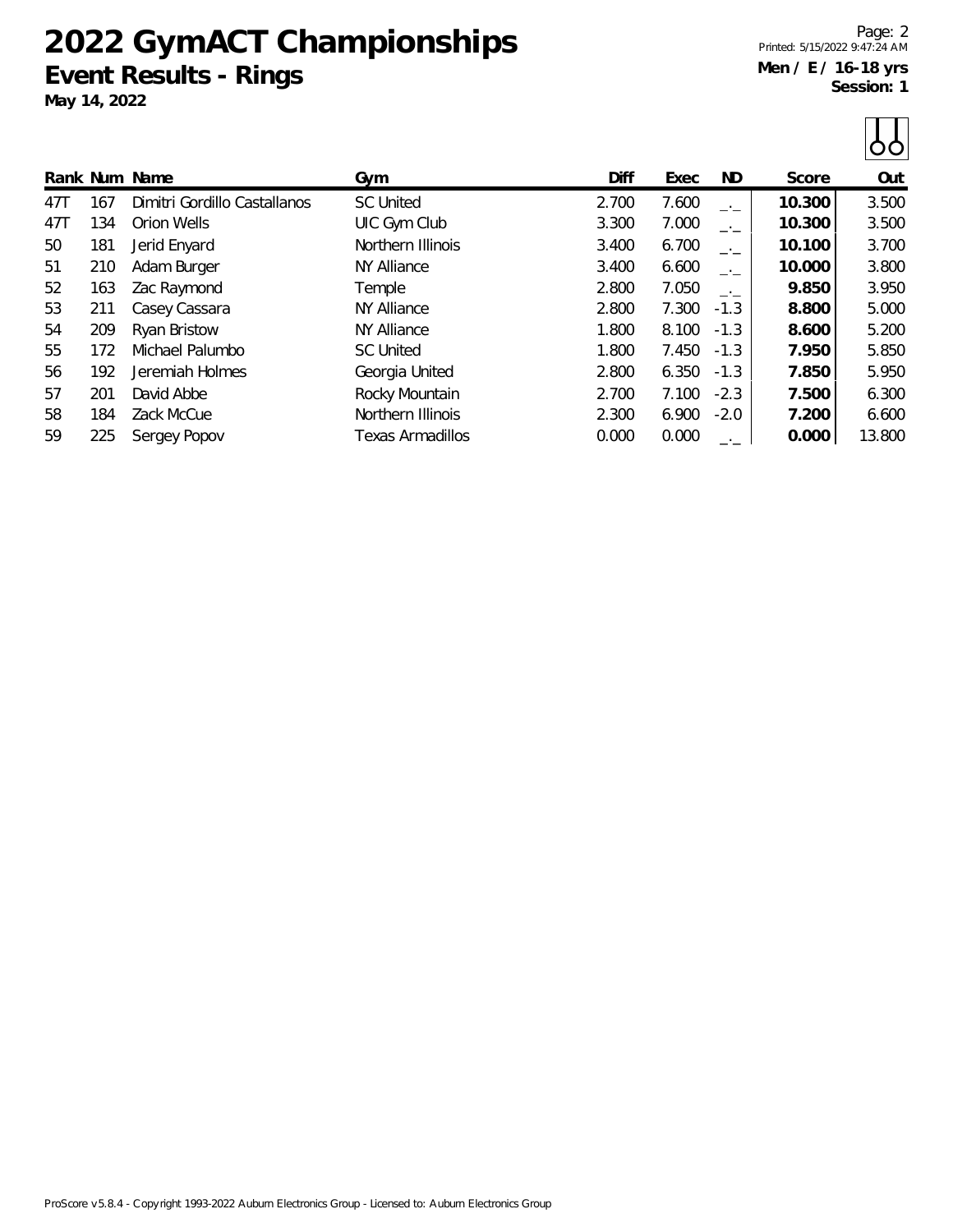**2022 GymACT Championships Event Results - Vault**

**May 14, 2022**

Page: 1 Printed: 5/15/2022 9:47:27 AM **Men / E / 16-18 yrs Session: 1**

 $|\boldsymbol{\tau}|$ 

|       |     | Rank Num Name           | Gym                     | Diff  | Exec  | <b>ND</b>                | Score  | Out   |
|-------|-----|-------------------------|-------------------------|-------|-------|--------------------------|--------|-------|
| 1     | 221 | Amari Sewell            | Iowa GymACT             | 5.200 | 9.400 | $-1$                     | 14.600 | 0.000 |
| 2     | 111 | Andrew Layman           | Univ Washington         | 5.200 | 9.250 | $-1$                     | 14.450 | 0.150 |
| 3     | 136 | Vinnie Colosimo         | Arizona                 | 5.200 | 9.200 | $-1$                     | 14.400 | 0.200 |
| 4     | 223 | Carter Tope             | Iowa GymACT             | 5.200 | 9.050 | $-1$                     | 14.250 | 0.350 |
| 5     | 150 | Jordan Williams         | Arizona                 | 5.200 | 8.900 | $\overline{\phantom{a}}$ | 14.100 | 0.500 |
| 6     | 142 | Hayden Goldstein        | Arizona                 | 4.900 | 9.100 | $-1$                     | 14.000 | 0.600 |
| 7     | 177 | Evan Hymanson           | <b>NC United</b>        | 4.800 | 8.950 | $\overline{a}$           | 13.750 | 0.850 |
| 8     | 143 | Jackson Harrison        | Arizona                 | 4.400 | 9.350 | $-0.1$                   | 13.650 | 0.950 |
| 9     | 169 | Alexander Kotnik        | <b>SC United</b>        | 4.400 | 9.150 | $-1$                     | 13.550 | 1.050 |
| 10T   | 216 | Evan Davis              | Iowa GymACT             | 4.800 | 8.750 | $-0.1$                   | 13.450 | 1.150 |
| 10T   | 217 | James Friedman          | Iowa GymACT             | 4.800 | 8.650 | $-1$                     | 13.450 | 1.150 |
| 12    | 218 | Cole Janz               | Iowa GymACT             | 4.400 | 9.100 | $-0.1$                   | 13.400 | 1.200 |
| 13T   | 173 | William Pearce          | <b>SC United</b>        | 4.000 | 9.300 | $-1$                     | 13.300 | 1.300 |
| 13T   | 105 | Oscar Coromina Pujol    | Univ Washington         | 4.400 | 9.000 | $-0.1$                   | 13.300 | 1.300 |
| 13T   | 146 | Christian Jennings      | Arizona                 | 4.800 | 8.500 | $-1$                     | 13.300 | 1.300 |
| 13T   | 122 | Yaroslav Owens-Pochinka | Univ Minnesota          | 5.200 | 8.100 | $-1$                     | 13.300 | 1.300 |
| 17T   | 175 | Eric Shebert            | <b>SC United</b>        | 4.800 | 8.550 | $-0.1$                   | 13.250 | 1.350 |
| 17T   | 102 | Jameel Ali              | Univ Washington         | 5.200 | 8.050 | $\overline{\phantom{a}}$ | 13.250 | 1.350 |
| $19*$ | 190 | Zach English            | Georgia United          | 4.000 | 9.100 | $-1$                     | 13.100 | 1.500 |
| $19*$ | 152 | Jacob Biller            | Temple                  | 4.000 | 9.100 | $\overline{\phantom{a}}$ | 13.100 | 1.500 |
| $21*$ | 225 | Sergey Popov            | <b>Texas Armadillos</b> | 4.000 | 9.050 | $-1$                     | 13.050 | 1.550 |
| $21*$ | 198 | Chance Brogan           | <b>KC United</b>        | 4.000 | 9.050 | $\overline{a}$           | 13.050 | 1.550 |
| 21T   | 118 | <b>Bradley Stroud</b>   | Univ Washington         | 4.400 | 8.950 | $-0.3$                   | 13.050 | 1.550 |
| 24T   | 203 | Daniel Barclay          | Rocky Mountain          | 4.000 | 8.900 | $-1$                     | 12.900 | 1.700 |
| 24T   | 121 | Andrew Hyde             | Univ Minnesota          | 4.400 | 8.800 | $-0.3$                   | 12.900 | 1.700 |
| 24T   | 124 | Kellen Ryan             | Univ Minnesota          | 5.200 | 8.000 | $-0.3$                   | 12.900 | 1.700 |
| 27    | 154 | Edan Dubnikov           | Temple                  | 4.000 | 8.800 | $-1$                     | 12.800 | 1.800 |
| 28T   | 206 | Brandan Gladkoff        | Rocky Mountain          | 4.000 | 8.750 | $-1$                     | 12.750 | 1.850 |
| 28T   | 186 | Micah Puckett           | Northern Illinois       | 4.400 | 8.450 | $-0.1$                   | 12.750 | 1.850 |
| $30*$ | 224 | Dallas Hale             | <b>Texas Armadillos</b> | 4.800 | 8.150 | $-0.3$                   | 12.650 | 1.950 |
| $30*$ | 107 | Oscar Hemmert           | Univ Washington         | 4.800 | 8.150 | $-0.3$                   | 12.650 | 1.950 |
| 32    | 202 | Dyson Adsit             | Rocky Mountain          | 4.000 | 8.600 | $-1$                     | 12.600 | 2.000 |
| 33    | 131 | Nick Smiley             | UIC Gym Club            | 4.000 | 8.550 | $-1$                     | 12.550 | 2.050 |
| 34    | 171 | Jake Mitchell           | <b>SC United</b>        | 3.200 | 9.300 | $-1$                     | 12.500 | 2.100 |
| 35T   | 200 | Asa Thompson            | <b>KC United</b>        | 3.200 | 9.250 | $-1$                     | 12.450 | 2.150 |
| 35T   | 205 | Ryan Curran             | Rocky Mountain          | 4.000 | 8.750 | $-0.3$                   | 12.450 | 2.150 |
| 37    | 208 | Nathan Yearous          | Rocky Mountain          | 4.400 | 8.300 | $-0.3$                   | 12.400 | 2.200 |
| 38    | 159 | Garrett McDaniel        | Temple                  | 4.000 | 8.350 | $-1$                     | 12.350 | 2.250 |
| $39*$ | 185 | Malcolm Moore           | Northern Illinois       | 3.200 | 9.100 | $-1$                     | 12.300 | 2.300 |
| $39*$ | 184 | Zack McCue              | Northern Illinois       | 3.200 | 9.100 | $-1$                     | 12.300 | 2.300 |
| $39*$ | 129 | <b>Stephen Forbes</b>   | UIC Gym Club            | 3.200 | 9.100 | $-1$                     | 12.300 | 2.300 |
| 42    | 126 | Kekoa Taylor            | Univ Minnesota          | 3.200 | 9.050 | $-1$                     | 12.250 | 2.350 |
| 43T   | 209 | Ryan Bristow            | NY Alliance             | 3.200 | 9.000 | $ -$                     | 12.200 | 2.400 |
| 43T   | 197 | Logan Berthelson        | <b>KC United</b>        | 4.000 | 8.200 | $\Box$                   | 12.200 | 2.400 |
| 45T   | 214 | Ethan Rio               | NY Alliance             | 3.200 | 8.950 | $-1$                     | 12.150 | 2.450 |
| 45T   | 151 | Brandon Baskin          | Temple                  | 4.000 | 8.150 | $-1$                     | 12.150 | 2.450 |
| 47    | 163 | Zac Raymond             | Temple                  | 3.200 | 8.900 |                          | 12.100 | 2.500 |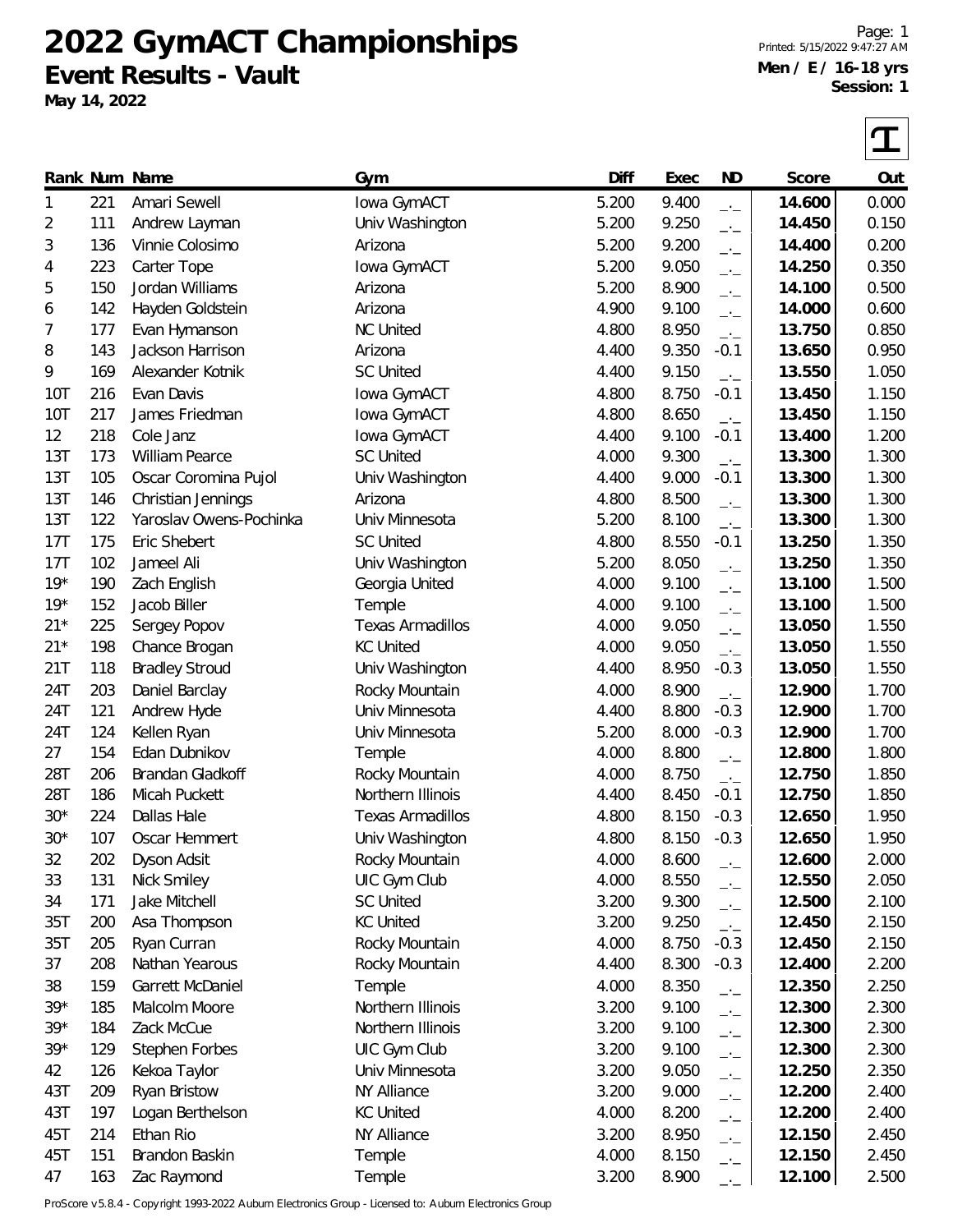# **2022 GymACT Championships Event Results - Vault**

**May 14, 2022**

Page: 2 Printed: 5/15/2022 9:47:27 AM **Men / E / 16-18 yrs Session: 1**

|       |     | Rank Num Name                | Gym                | Diff  | Exec  | ND         | Score  | Out    |
|-------|-----|------------------------------|--------------------|-------|-------|------------|--------|--------|
| 48    | 211 | Casey Cassara                | NY Alliance        | 4.000 | 8.050 | — <u>—</u> | 12.050 | 2.550  |
| 49    | 167 | Dimitri Gordillo Castallanos | <b>SC United</b>   | 3.200 | 8.750 | $-1$       | 11.950 | 2.650  |
| 50T   | 130 | William Hollis               | UIC Gym Club       | 3.200 | 8.700 | $-0.1$     | 11.800 | 2.800  |
| $50*$ | 193 | Jaimin Rasmussen             | Georgia United     | 3.200 | 8.600 | $-1$       | 11.800 | 2.800  |
| $50*$ | 127 | Eric Barnd                   | UIC Gym Club       | 3.200 | 8.600 | $-1$       | 11.800 | 2.800  |
| 53T   | 133 | Avery Walwyn                 | UIC Gym Club       | 2.800 | 8.900 | $-0.1$     | 11.600 | 3.000  |
| 53T   | 123 | Haden Paravecino             | Univ Minnesota     | 3.200 | 8.400 | $-1$       | 11.600 | 3.000  |
| 55    | 187 | Cole Schreiber               | Northern Illinois  | 2.800 | 8.700 | $-1$       | 11.500 | 3.100  |
| 56    | 182 | lan Fakler                   | Northern Illinois  | 3.200 | 8.350 | $-0.1$     | 11.450 | 3.150  |
| 57    | 191 | James Garner                 | Georgia United     | 3.200 | 8.300 | $-0.1$     | 11.400 | 3.200  |
| 58    | 210 | Adam Burger                  | <b>NY Alliance</b> | 1.700 | 9.450 | —'—        | 11.150 | 3.450  |
| 59T   | 120 | Ben Hays                     | Univ Minnesota     | 2.800 | 8.300 | $-0.1$     | 11.000 | 3.600  |
| 59T   | 213 | Ryder Jencik                 | <b>NY Alliance</b> | 3.200 | 7.900 | $-0.1$     | 11.000 | 3.600  |
| 61    | 192 | Jeremiah Holmes              | Georgia United     | 2.400 | 8.450 | $-1$       | 10.850 | 3.750  |
| 62    | 196 | Sam Williams                 | Georgia United     | 2.400 | 8.150 | $-0.1$     | 10.450 | 4.150  |
| 63    | 212 | Brannon Henderson            | NY Alliance        | 2.200 | 7.950 | $-0.1$     | 10.050 | 4.550  |
| 64    | 176 | Lorenzo Tassinato            | <b>SC United</b>   | 0.000 | 0.000 |            | 0.000  | 14.600 |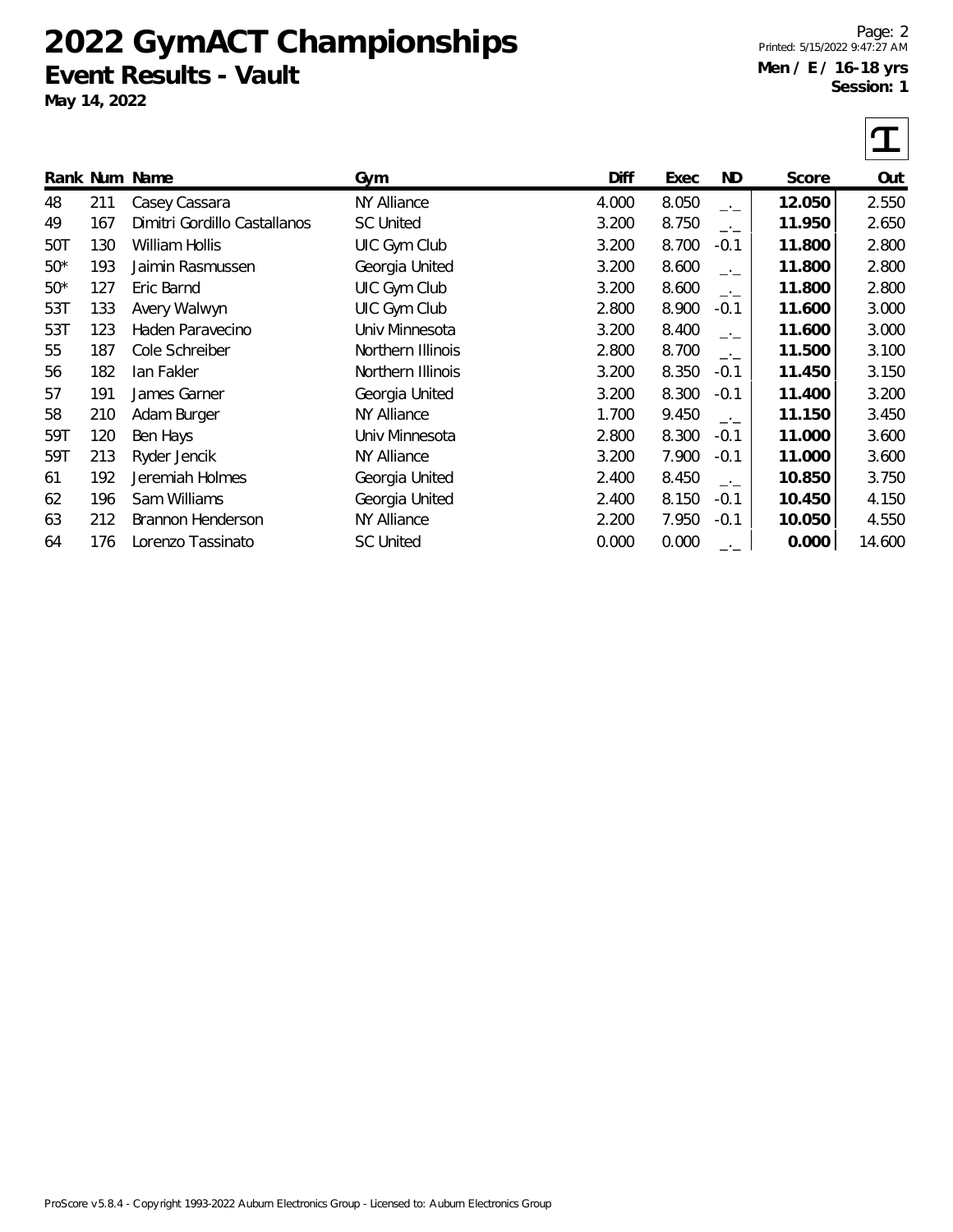**2022 GymACT Championships Event Results - P Bars**

**May 14, 2022**

Page: 1 Printed: 5/15/2022 9:47:30 AM **Men / E / 16-18 yrs Session: 1**

|              |     |                         |                         |       |       |                          |        | 11 H  |
|--------------|-----|-------------------------|-------------------------|-------|-------|--------------------------|--------|-------|
|              |     | Rank Num Name           | Gym                     | Diff  | Exec  | <b>ND</b>                | Score  | Out   |
| $\mathbf{1}$ | 223 | Carter Tope             | Iowa GymACT             | 5.000 | 9.400 | $-1$                     | 14.400 | 0.000 |
| 2            | 138 | Caden DiGerolamo        | Arizona                 | 4.100 | 9.350 | $-1$                     | 13.450 | 0.950 |
| 3            | 150 | Jordan Williams         | Arizona                 | 4.000 | 9.300 | $-1$                     | 13.300 | 1.100 |
| 4            | 229 | <b>Blake Tingzon</b>    | Arizona                 | 4.000 | 9.200 | $-1$                     | 13.200 | 1.200 |
| 5            | 222 | Zac Tiderman            | Iowa GymACT             | 4.200 | 8.950 | $-1$                     | 13.150 | 1.250 |
| 6            | 216 | Evan Davis              | Iowa GymACT             | 5.300 | 7.800 | $-1$                     | 13.100 | 1.300 |
| 7            | 217 | James Friedman          | lowa GymACT             | 4.800 | 8.250 | $-1$                     | 13.050 | 1.350 |
| 8            | 136 | Vinnie Colosimo         | Arizona                 | 3.700 | 9.250 | $-1$                     | 12.950 | 1.450 |
| 9            | 107 | Oscar Hemmert           | Univ Washington         | 3.600 | 9.300 | $-1$                     | 12.900 | 1.500 |
| 10           | 101 | Xander Agate            | Univ Washington         | 4.100 | 8.700 | $-1$                     | 12.800 | 1.600 |
| 11           | 110 | Adam Kerwin             | Univ Washington         | 4.000 | 8.600 | $\overline{\phantom{a}}$ | 12.600 | 1.800 |
| 12T          | 122 | Yaroslav Owens-Pochinka | Univ Minnesota          | 3.000 | 9.500 | $-1$                     | 12.500 | 1.900 |
| 12T          | 175 | Eric Shebert            | <b>SC United</b>        | 3.800 | 8.700 | $-1$                     | 12.500 | 1.900 |
| 12T          | 221 | Amari Sewell            | Iowa GymACT             | 3.900 | 8.600 | $-1$                     | 12.500 | 1.900 |
| 15           | 177 | Evan Hymanson           | <b>NC United</b>        | 5.200 | 7.250 | $-1$                     | 12.450 | 1.950 |
| 16T          | 194 | <b>Blake Rodgers</b>    | Georgia United          | 3.200 | 9.200 | $-1$                     | 12.400 | 2.000 |
| 16T          | 200 | Asa Thompson            | <b>KC United</b>        | 4.000 | 8.400 | $-1$                     | 12.400 | 2.000 |
| 18           | 111 | Andrew Layman           | Univ Washington         | 3.800 | 8.500 | $-1$                     | 12.300 | 2.100 |
| 19           | 121 | Andrew Hyde             | Univ Minnesota          | 3.100 | 9.150 | $-1$                     | 12.250 | 2.150 |
| 20           | 176 | Lorenzo Tassinato       | <b>SC United</b>        | 3.700 | 8.500 | $-1$                     | 12.200 | 2.200 |
| 21           | 213 | Ryder Jencik            | NY Alliance             | 3.100 | 9.050 | $-1$                     | 12.150 | 2.250 |
| 22T          | 156 | Jared Holmes            | Temple                  | 3.300 | 8.800 | $-1$                     | 12.100 | 2.300 |
| 22T          | 173 | William Pearce          | <b>SC United</b>        | 3.600 | 8.500 | $-1$                     | 12.100 | 2.300 |
| 22T          | 124 | Kellen Ryan             | Univ Minnesota          | 3.800 | 8.300 | $-1$                     | 12.100 | 2.300 |
| 25           | 115 | Connor Pattison         | Univ Washington         | 4.000 | 8.050 | $-1$                     | 12.050 | 2.350 |
| 26           | 120 | Ben Hays                | Univ Minnesota          | 2.600 | 9.400 | $\overline{\phantom{a}}$ | 12.000 | 2.400 |
| 27T          | 123 | Haden Paravecino        | Univ Minnesota          | 3.000 | 8.950 | $-1$                     | 11.950 | 2.450 |
| 27T          | 151 | Brandon Baskin          | Temple                  | 3.400 | 8.550 | $-1$                     | 11.950 | 2.450 |
| 27T          | 163 | Zac Raymond             | Temple                  | 3.700 | 8.250 | $-1$                     | 11.950 | 2.450 |
| 30T          | 127 | Eric Barnd              | UIC Gym Club            | 3.000 | 8.900 | $-1$                     | 11.900 | 2.500 |
| $30*$        | 207 | Ethan Taylor            | Rocky Mountain          | 3.100 | 8.800 | $ -$                     | 11.900 | 2.500 |
| $30*$        | 204 | Marshall Burrows        | Rocky Mountain          | 3.100 | 8.800 | $ -$                     | 11.900 | 2.500 |
| 33           | 203 | Daniel Barclay          | Rocky Mountain          | 3.500 | 8.350 | $-1$                     | 11.850 | 2.550 |
| 34           | 128 | Levi Boluyt             | UIC Gym Club            | 2.800 | 9.000 | $-1$                     | 11.800 | 2.600 |
| 35           | 145 | Jonas Ilao              | Arizona                 | 4.100 | 7.600 | $ -$                     | 11.700 | 2.700 |
| 36T          | 210 | Adam Burger             | NY Alliance             | 2.500 | 9.150 | $ -$                     | 11.650 | 2.750 |
| 36T          | 187 | Cole Schreiber          | Northern Illinois       | 3.000 | 8.650 | $-1$                     | 11.650 | 2.750 |
| 36T          | 181 | Jerid Enyard            | Northern Illinois       | 3.300 | 8.350 | $-1$                     | 11.650 | 2.750 |
| 39           | 178 | Zachary Cipra           | Northern Illinois       | 3.000 | 8.500 | $-1$                     | 11.500 | 2.900 |
| 40T          | 211 | Casey Cassara           | NY Alliance             | 2.500 | 8.950 | $-$                      | 11.450 | 2.950 |
| 40T          | 197 | Logan Berthelson        | <b>KC United</b>        | 2.600 | 8.850 | $-1$                     | 11.450 | 2.950 |
| 40T          | 208 | Nathan Yearous          | Rocky Mountain          | 3.600 | 7.850 | $-1$                     | 11.450 | 2.950 |
| 43           | 225 | Sergey Popov            | <b>Texas Armadillos</b> | 4.500 | 6.900 | $-1$                     | 11.400 | 3.000 |
| 44           | 186 | Micah Puckett           | Northern Illinois       | 3.200 | 8.100 | $-1$                     | 11.300 | 3.100 |
| 45T          | 192 | Jeremiah Holmes         | Georgia United          | 2.500 | 8.700 | $-1$                     | 11.200 | 3.200 |
| 45T          | 198 | Chance Brogan           | <b>KC United</b>        | 3.100 | 8.100 | $ -$                     | 11.200 | 3.200 |
| 45T          | 168 | Ely Khatib              | <b>SC United</b>        | 3.700 | 7.500 |                          | 11.200 | 3.200 |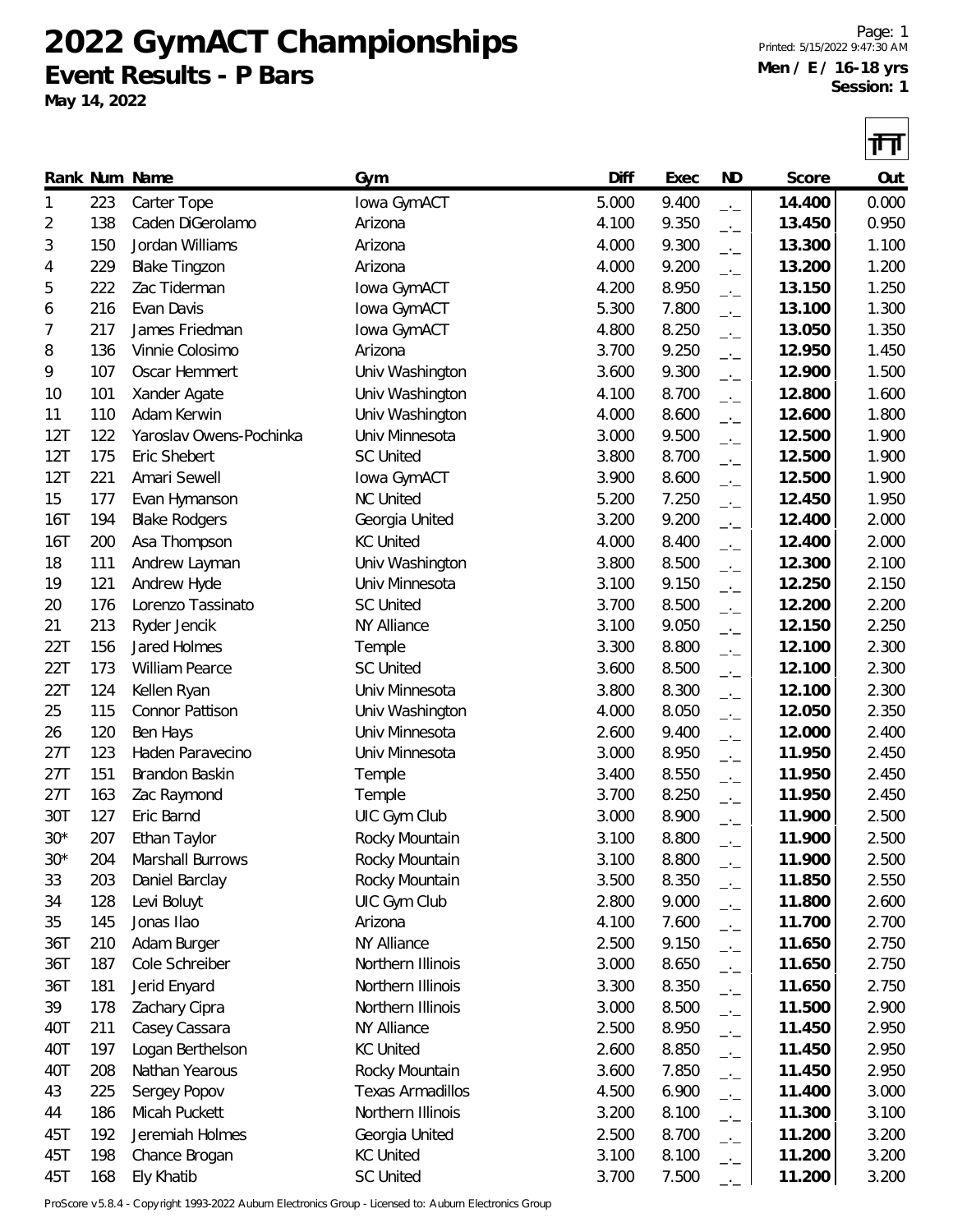## **2022 GymACT Championships Event Results - P Bars**

**May 14, 2022**

Page: 2 Printed: 5/15/2022 9:47:31 AM **Men / E / 16-18 yrs Session: 1**

|     |     |                     |                    |       |       |          |        | Щ      |
|-----|-----|---------------------|--------------------|-------|-------|----------|--------|--------|
|     |     | Rank Num Name       | Gym                | Diff  | Exec  | ND.      | Score  | Out    |
| 48  | 190 | Zach English        | Georgia United     | 4.300 | 6.800 | <u>.</u> | 11.100 | 3.300  |
| 49  | 193 | Jaimin Rasmussen    | Georgia United     | 2.600 | 8.400 | $-1$     | 11.000 | 3.400  |
| 50  | 184 | Zack McCue          | Northern Illinois  | 3.500 | 7.400 | $-1$     | 10.900 | 3.500  |
| 51T | 130 | William Hollis      | UIC Gym Club       | 2.900 | 7.900 | $-1$     | 10.800 | 3.600  |
| 51T | 169 | Alexander Kotnik    | <b>SC United</b>   | 3.200 | 7.600 | $-1$     | 10.800 | 3.600  |
| 51T | 133 | Avery Walwyn        | UIC Gym Club       | 3.700 | 7.100 | $-1$     | 10.800 | 3.600  |
| 54T | 196 | Sam Williams        | Georgia United     | 2.600 | 8.150 | —'—      | 10.750 | 3.650  |
| 54T | 214 | Ethan Rio           | <b>NY Alliance</b> | 3.800 | 6.950 | $-1$     | 10.750 | 3.650  |
| 56  | 152 | Jacob Biller        | Temple             | 3.000 | 8.400 | $-1.0$   | 10.400 | 4.000  |
| 57  | 114 | Feng Julian Mui     | Univ Washington    | 4.100 | 6.150 | $-1$     | 10.250 | 4.150  |
| 58  | 201 | David Abbe          | Rocky Mountain     | 3.100 | 6.850 | $-1$     | 9.950  | 4.450  |
| 59  | 131 | Nick Smiley         | UIC Gym Club       | 3.400 | 6.150 | —'—      | 9.550  | 4.850  |
| 60  | 165 | <b>Alex Skalkos</b> | Temple             | 4.000 | 5.500 |          | 9.500  | 4.900  |
| 61  | 224 | Dallas Hale         | Texas Armadillos   | 0.000 | 0.000 |          | 0.000  | 14.400 |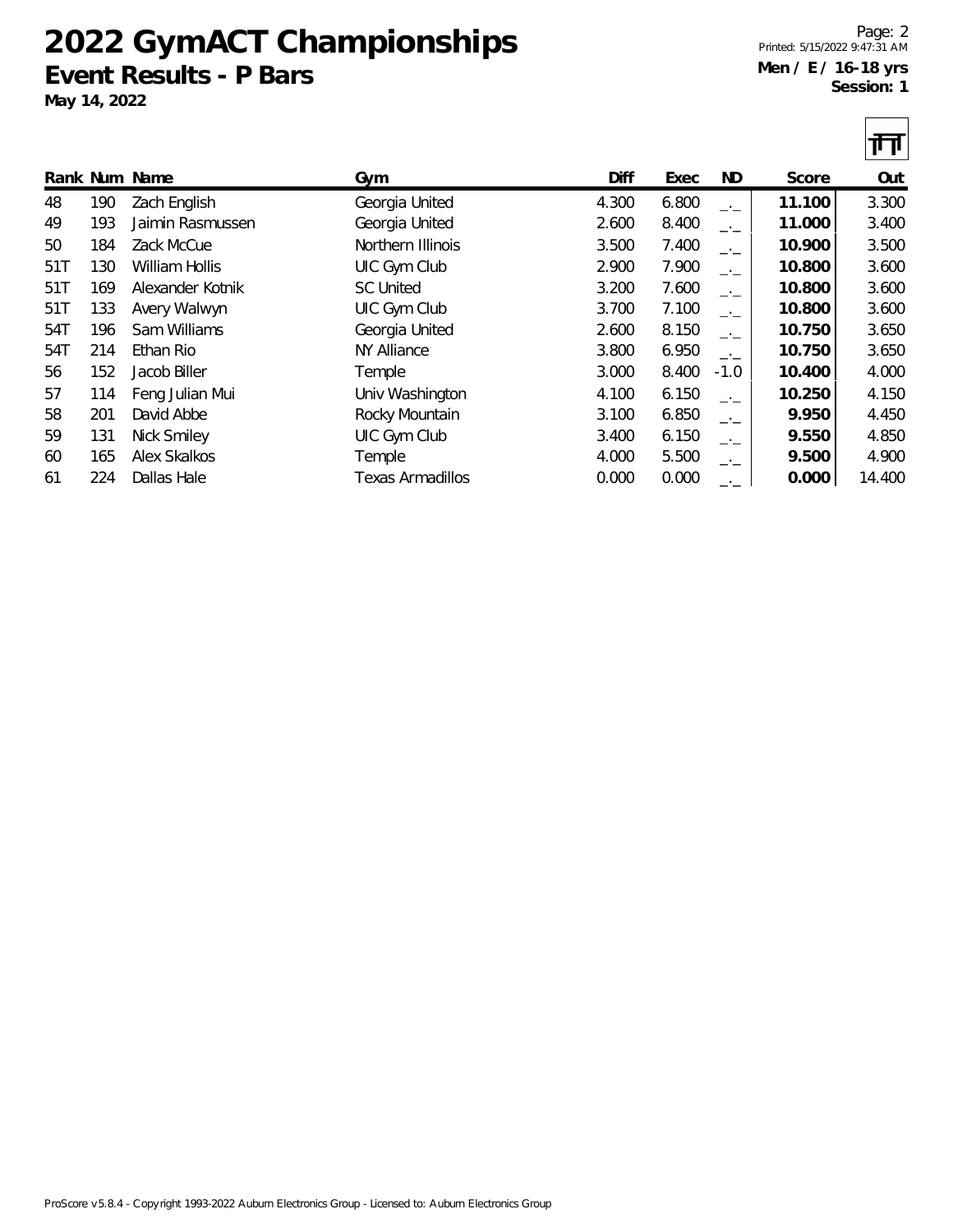**2022 GymACT Championships Event Results - H Bar**

**May 14, 2022**

Page: 1 Printed: 5/15/2022 9:47:34 AM **Men / E / 16-18 yrs Session: 1**

 $|\sqrt{1}$ 

|            |     |                       |                   |       |       |                          |        | TA AN |
|------------|-----|-----------------------|-------------------|-------|-------|--------------------------|--------|-------|
|            |     | Rank Num Name         | Gym               | Diff  | Exec  | ND                       | Score  | Out   |
| 1          | 222 | Zac Tiderman          | Iowa GymACT       | 4.700 | 8.900 | $-1$                     | 13.600 | 0.000 |
| 2          | 150 | Jordan Williams       | Arizona           | 4.600 | 8.650 | $-1$                     | 13.250 | 0.350 |
| 3          | 221 | Amari Sewell          | lowa GymACT       | 4.400 | 8.800 | $-1$                     | 13.200 | 0.400 |
| 4          | 147 | Caden Peacock         | Arizona           | 4.200 | 8.850 | $\overline{\phantom{a}}$ | 13.050 | 0.550 |
| 5T         | 135 | Hunter Brunett        | Arizona           | 3.900 | 9.050 | $-1$                     | 12.950 | 0.650 |
| 5T         | 107 | Oscar Hemmert         | Univ Washington   | 4.000 | 8.950 | $-1$                     | 12.950 | 0.650 |
| 7          | 216 | Evan Davis            | Iowa GymACT       | 4.600 | 8.250 | $-1$                     | 12.850 | 0.750 |
| 8          | 176 | Lorenzo Tassinato     | <b>SC United</b>  | 4.000 | 8.800 | $-1$                     | 12.800 | 0.800 |
| 9          | 124 | Kellen Ryan           | Univ Minnesota    | 4.600 | 8.050 | $-1$                     | 12.650 | 0.950 |
| $10*$      | 205 | Ryan Curran           | Rocky Mountain    | 3.600 | 8.900 | $-1$                     | 12.500 | 1.100 |
| $10*$      | 118 | <b>Bradley Stroud</b> | Univ Washington   | 3.600 | 8.900 | $\overline{\phantom{a}}$ | 12.500 | 1.100 |
| <b>10T</b> | 223 | Carter Tope           | lowa GymACT       | 3.700 | 8.800 | $-1$                     | 12.500 | 1.100 |
| 10T        | 190 | Zach English          | Georgia United    | 3.800 | 8.700 | $-1$                     | 12.500 | 1.100 |
| 14         | 214 | Ethan Rio             | NY Alliance       | 4.100 | 8.350 | $-1$                     | 12.450 | 1.150 |
| 15T        | 152 | Jacob Biller          | Temple            | 3.400 | 9.000 | $-1$                     | 12.400 | 1.200 |
| 15T        | 101 | Xander Agate          | Univ Washington   | 3.700 | 8.700 | $-1$                     | 12.400 | 1.200 |
| 15T        | 177 | Evan Hymanson         | <b>NC United</b>  | 4.800 | 7.600 | $-1$                     | 12.400 | 1.200 |
| 18         | 175 | Eric Shebert          | <b>SC United</b>  | 3.500 | 8.800 | $\overline{\phantom{a}}$ | 12.300 | 1.300 |
| 19         | 218 | Cole Janz             | lowa GymACT       | 4.100 | 8.100 | $-1$                     | 12.200 | 1.400 |
| $20*$      | 229 | <b>Blake Tingzon</b>  | Arizona           | 3.500 | 8.650 | $ -$                     | 12.150 | 1.450 |
| $20*$      | 111 | Andrew Layman         | Univ Washington   | 3.500 | 8.650 | $ -$                     | 12.150 | 1.450 |
| 20T        | 114 | Feng Julian Mui       | Univ Washington   | 3.700 | 8.450 | $-1$                     | 12.150 | 1.450 |
| 23         | 143 | Jackson Harrison      | Arizona           | 4.000 | 8.000 | $-1$                     | 12.000 | 1.600 |
| 24         | 128 | Levi Boluyt           | UIC Gym Club      | 3.600 | 8.250 | $-1$                     | 11.850 | 1.750 |
| 25T        | 203 | Daniel Barclay        | Rocky Mountain    | 3.000 | 8.800 | $-1$                     | 11.800 | 1.800 |
| 25T        | 186 | Micah Puckett         | Northern Illinois | 3.100 | 8.700 | $\overline{\phantom{a}}$ | 11.800 | 1.800 |
| 27         | 165 | Alex Skalkos          | Temple            | 3.000 | 8.650 | $-1$                     | 11.650 | 1.950 |
| 28         | 198 | Chance Brogan         | <b>KC United</b>  | 3.100 | 8.500 | $-1$                     | 11.600 | 2.000 |
| 29T        | 131 | Nick Smiley           | UIC Gym Club      | 3.000 | 8.550 | $-1$                     | 11.550 | 2.050 |
| 29T        | 133 | Avery Walwyn          | UIC Gym Club      | 3.300 | 8.250 | $-1$                     | 11.550 | 2.050 |
| 29T        | 168 | Ely Khatib            | <b>SC United</b>  | 3.600 | 7.950 | $-1$                     | 11.550 | 2.050 |
| 32T        | 151 | Brandon Baskin        | Temple            | 3.000 | 8.500 | $-1$                     | 11.500 | 2.100 |
| $32*$      | 184 | Zack McCue            | Northern Illinois | 3.100 | 8.400 | $ -$                     | 11.500 | 2.100 |
| $32*$      | 178 | Zachary Cipra         | Northern Illinois | 3.100 | 8.400 | $ -$                     | 11.500 | 2.100 |
| 35         | 213 | Ryder Jencik          | NY Alliance       | 2.900 | 8.550 | $ -$                     | 11.450 | 2.150 |
| 36T        | 173 | William Pearce        | <b>SC United</b>  | 2.500 | 8.850 | $ -$                     | 11.350 | 2.250 |
| $36*$      | 197 | Logan Berthelson      | <b>KC United</b>  | 3.100 | 8.250 | $-1$                     | 11.350 | 2.250 |
| $36*$      | 121 | Andrew Hyde           | Univ Minnesota    | 3.100 | 8.250 | $ -$                     | 11.350 | 2.250 |
| 36T        | 163 | Zac Raymond           | Temple            | 3.300 | 8.050 | $ -$                     | 11.350 | 2.250 |
| 40T        | 193 | Jaimin Rasmussen      | Georgia United    | 2.900 | 8.350 | $ -$                     | 11.250 | 2.350 |
| 40T        | 120 | Ben Hays              | Univ Minnesota    | 3.000 | 8.250 | $-1$                     | 11.250 | 2.350 |
| 40T        | 169 | Alexander Kotnik      | <b>SC United</b>  | 3.100 | 8.150 | $ -$                     | 11.250 | 2.350 |
| 43         | 200 | Asa Thompson          | <b>KC United</b>  | 2.900 | 8.300 | $ -$                     | 11.200 | 2.400 |
| 44T        | 187 | Cole Schreiber        | Northern Illinois | 3.000 | 8.100 | $-1$                     | 11.100 | 2.500 |
| 44T        | 162 | Stephen Rathbone      | Temple            | 3.100 | 8.000 | $ -$                     | 11.100 | 2.500 |
| 46         | 211 | Casey Cassara         | NY Alliance       | 3.200 | 7.800 | $ -$                     | 11.000 | 2.600 |
| 47         | 126 | Kekoa Taylor          | Univ Minnesota    | 3.300 | 7.500 | $-1$                     | 10.800 | 2.800 |